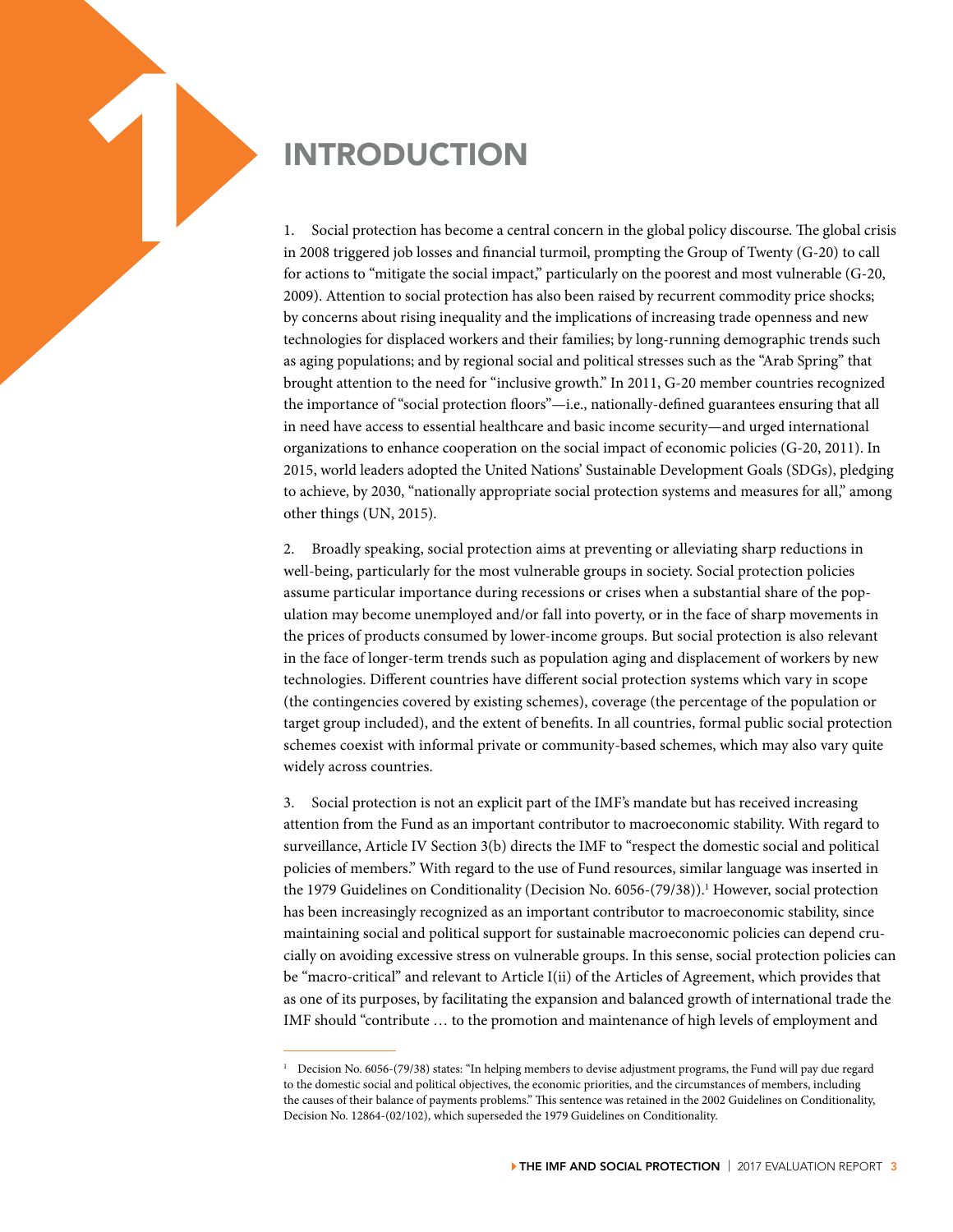real income and to the development of the productive resources of all members as primary objectives of economic policy." Moreover, as the IMF increasingly focuses on structural reforms that can help boost long-term growth in its member countries, consideration for the social and distributional impact of such reforms is also a crucial element for the relevance and effectiveness of its policy advice.

4. The IMF has developed only a limited capacity to address social protection policies. Social protection has never been regarded as a core part of the IMF's responsibility and the Fund has historically relied on the expertise of other institutions, mainly the World Bank, for work in this area. The increasing recognition that social protection policies can be "macro-critical" in a broad range of circumstances raises issues about the scope, boundaries, and objectives of the IMF's role in this area.

## A. EVALUATION FRAMEWORK

5. This evaluation examines the IMF's involvement in social protection in its member countries. It reviews the IMF's involvement in social protection over the past decade (2006–15), in the context of surveillance, programs, and technical assistance (TA). The evaluation period covers the years before and after the global crisis. While the focus is on the period 2006–15, the evaluation goes back further for some questions and looks at the more recent past for others.

6. The evaluation focuses on three areas: (i) the IMF's role in and approach to social protection at the institutional level; (ii) the IMF's operational work on social protection at the country level; and (iii) the IMF's collaboration with other institutions that have a more direct role in designing, financing, and assessing social protection policies, strategies, and programs.

7. Questions examined include the following: Was there clear direction and guidance at the institutional level regarding the IMF's role in social protection? How were views on social protection formed within the IMF? To what extent was the IMF involved in social protection in its country work—across countries, across the evaluation period, and across issues? Were the IMF's public communications on its role in and commitments to social protection consistent with staff 's actual efforts or outcomes? To what extent was the IMF's involvement in social protection effective and perceived as such by country authorities? How productive was IMF collaboration with other institutions on social protection?

8. It should be recognized at the outset that there is no official definition of social protection in the IMF.2 The IMF has used a variety of terms over the years to categorize related policy and operational work. Some of these terms, such as "social safety nets," are included within social protection. Other terms, however, such as "social spending" or "social safeguards" encompass broader areas (such as education and health).

9. For the purposes of this evaluation, and in line with the classification in the 2014 *Government Finance Statistics Manual*, social protection encompasses a variety of policy instruments providing cash or in-kind benefits to vulnerable individuals or households, including: (i) social insurance (such as public pension schemes); (ii) social assistance (such as government transfers to the poor); and (iii) labor market interventions for the unemployed (such as unemployment insurance and active labor market policies). Other policies that have social protection elements, specifically price subsidies for staple foods or energy, are also addressed in this report. Policies for development and long-term poverty reduction, such as government spending on education and health, and programs to boost job creation and labor force participation, are not considered social protection policies in this evaluation.<sup>3</sup> However, broader aggregates of social spending are referred to in this report insofar as they include spending on social protection as defined above.

10. The evaluation is based on information from desk reviews, interviews, a staff survey, and country visits. Desk reviews analyzed policy documents, guidelines issued to staff, Article IV consultation staff reports and Selected Issues Papers (SIPs), other surveillance and program documents, TA reports, and advocacy and outreach items. Interviews were conducted with staff from the IMF and other institutions, current and former government officials, and other stakeholders in countries where the IMF was involved in social protection issues, as well as with

<sup>&</sup>lt;sup>2</sup> There is no universally accepted definition of social protection. Moreover, while "social protection" is now a commonly used term globally, other terms such as "social security" and "social spending" may also sometimes be used for the same concept. Annex 1 lists some definitions of social protection and related terms and concepts by the IMF and other organizations.

The Government Finance Statistics Manual (GFSM) classification of government expenditures for the function of social protection does not include healthcare spending although the 2008 European System of Integrated Social Protection Statistics, on which the *GFSM* classification is based, does.